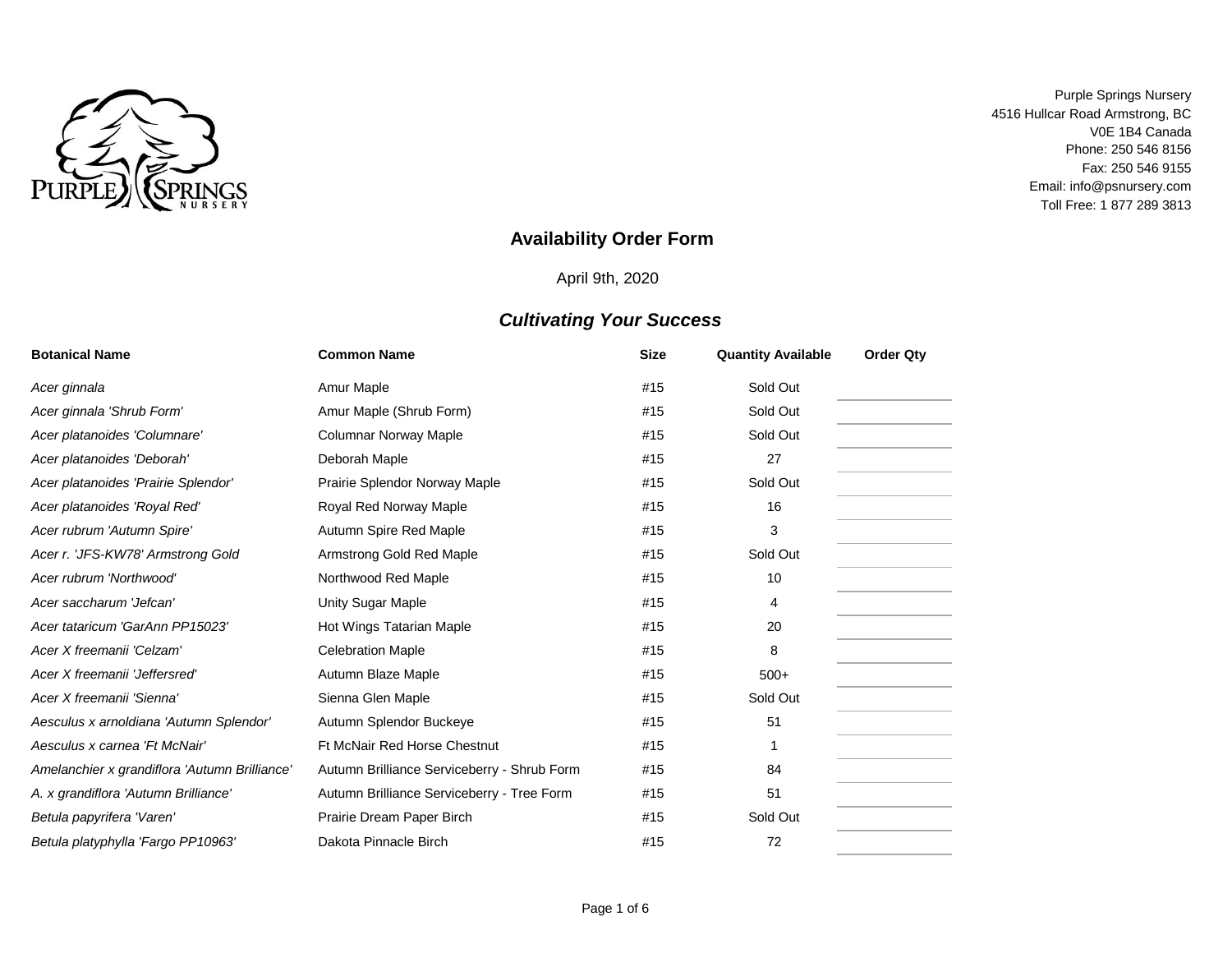| <b>Botanical Name</b>              | <b>Common Name</b>                     | Size | <b>Quantity Available</b> | <b>Order Qty</b> |
|------------------------------------|----------------------------------------|------|---------------------------|------------------|
| Betula platyphylla 'Jefpark'       | <b>Parkland Pillar Birch</b>           | #15  | Sold Out                  |                  |
| Celtis 'JFS-KSU1'                  | <b>Prairie Sentinel Hackberry</b>      | #15  | Sold Out                  |                  |
| Celtis occidentalis                | Common Hackberry                       | #15  | 28                        |                  |
| Crataegus x mordenensis 'Snowbird' | Snowbird Hawthorn                      | #15  | Sold Out                  |                  |
| Crataegus x mordenensis 'Toba'     | Toba Hawthorn                          | #15  | 115                       |                  |
| Elaeagnus angustifolia             | <b>Russian Olive</b>                   | #15  | Sold Out                  |                  |
| Fraxinus pennsylvanica 'Patmore'   | Patmore Green Ash                      | #15  | 95                        |                  |
| Fraxinus pennsylvanica 'Rugby'     | Prairie Spire Ash                      | #15  | 60                        |                  |
| Gleditsia triacanthos 'Harve'      | Northern Acclaim Honeylocust           | #15  | June                      |                  |
| Gleditsia triacanthos 'Suncole'    | <b>Sunburst Honeylocust</b>            | #15  | 32                        |                  |
| Gleditsia t. var. i. 'Shademaster' | Shademaster Honeylocust                | #15  | Sold Out                  |                  |
| Juglans regia 'Carpathian'         | English Walnut                         | #15  | 7                         |                  |
| Liquidambar styraciflua 'Moraine'  | Moraine Sweetgum                       | #15  | $\mathbf{1}$              |                  |
| Malus x 'Jeflite'                  | Starlite Flowering Crabapple - CVI     | #15  | Sold Out                  |                  |
| Malus x 'Spring Snow'              | Spring Snow Flowering Crabapple - CVI  | #15  | Sold Out                  |                  |
| Malus x 'Thunderchild'             | Thunderchild Flowering Crabapple - CVI | #15  | 60                        |                  |
| Physocarpus opulifolius 'Monlo'    | Diablo Ninebark                        | #15  | 23                        |                  |
| Populus tremula 'Erecta'           | Swedish Columnar Aspen                 | #15  | June                      |                  |
| Populus tremuloides                | Trembling Aspen (tree Form)            | #15  | 63                        |                  |
| Populus tremuloides 'Clump form'   | Trembling Aspen Clump Form             | #15  | Sold Out                  |                  |
| Prunus virginiana                  | Schubert Chokecherry - CVI             | #15  | Sold Out                  |                  |
| Quercus macrocarpa                 | Burr Oak                               | #15  | 79                        |                  |
| Sorbus aucuparia 'Michred'         | Cardinal Royal Mountain Ash            | #15  | 12                        |                  |
| Sorbus decora                      | Showy Mountain Ash                     | #15  | 15                        |                  |
| Syringa reticulata 'Ivory Silk'    | Ivory Silk Japanese Lilac              | #15  | 93                        |                  |
| Syringa reticulata clump           | Ivory Silk Japanese Lilac clump        | #15  | Sold Out                  |                  |
| Tilia americana 'American Sentry'  | American Sentry Linden                 | #15  | 29                        |                  |
| Tilia americana euchlora 'Redmond' | <b>Redmond Linden</b>                  | #15  | Sold Out                  |                  |
| Tilia cordata 'Corzam'             | Corinthian Little Leaf Linden          | #15  | 3                         |                  |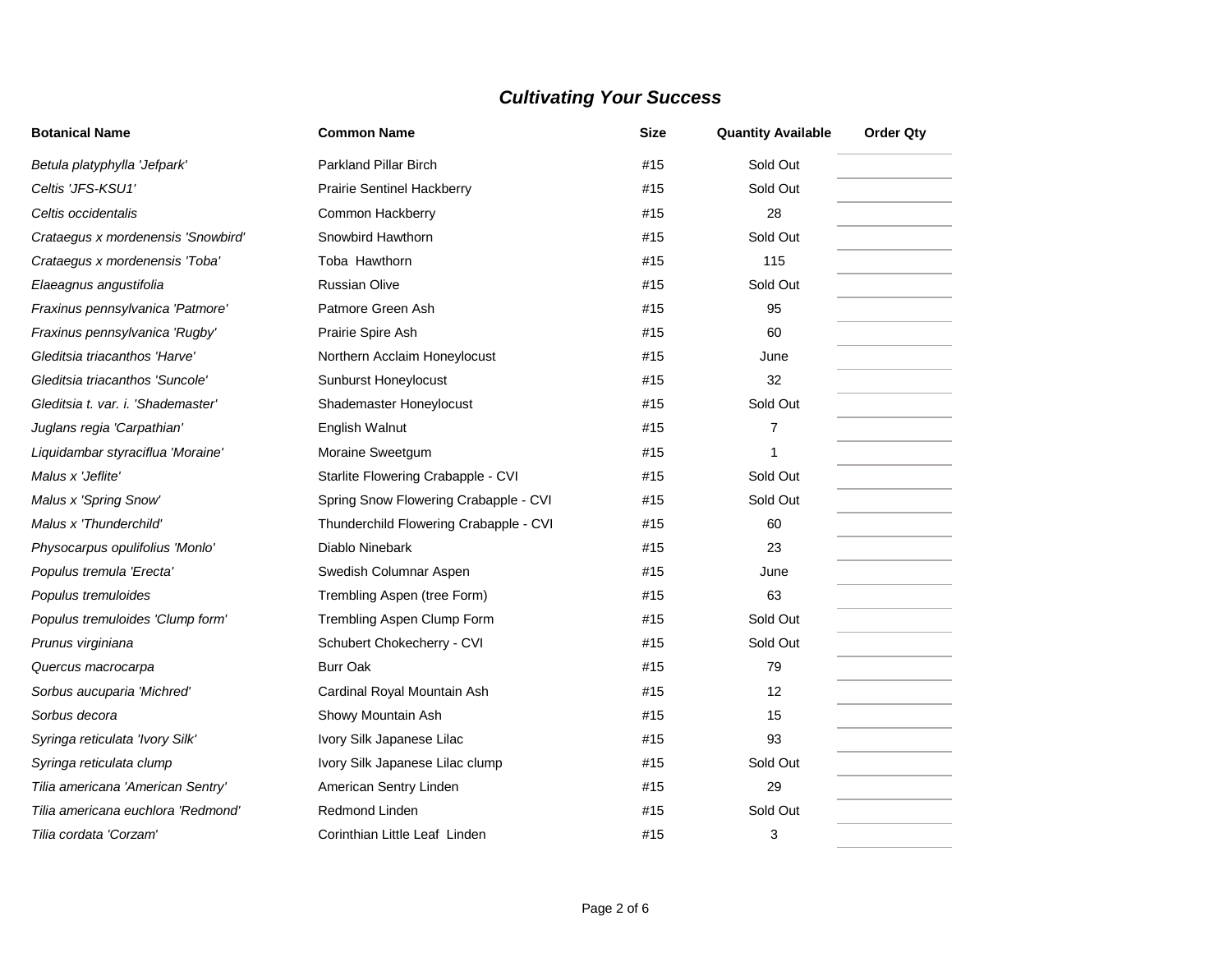| <b>Botanical Name</b>                   | <b>Common Name</b>            | Size | <b>Quantity Available</b> | <b>Order Qty</b> |
|-----------------------------------------|-------------------------------|------|---------------------------|------------------|
| Tilia cordata 'Greenspire'              | Greenspire Littleleaf Linden  | #15  | 155                       |                  |
| Ulmus americana                         | American Elm                  | #15  | 1                         |                  |
| Ulmus americana 'Brandon'               | <b>Brandon Elm</b>            | #15  | 32                        |                  |
| <b>Bylands Upright Elm</b>              | <b>Bylands Upright Elm</b>    | #15  | Sold Out                  |                  |
| Ulmus americana 'Patmore'               | Patmore Elm                   | #15  | 31                        |                  |
| Acer ginnala                            | Amur Maple                    | 2"   | Sold Out                  |                  |
| Acer negundo 'Sensation'                | <b>Sensation Boxelder</b>     | 2"   | Sold Out                  |                  |
| Acer negundo 'Sensation'                | <b>Sensation Boxelder</b>     | 3"   | Sold Out                  |                  |
| Acer platanoides 'Deborah'              | Deborah Maple                 | 2"   | 1                         |                  |
| Acer platanoides 'Deborah'              | Deborah Maple                 | 2.5" | 3                         |                  |
| Acer platanoides 'Deborah'              | Deborah Maple                 | 3"   | 1                         |                  |
| Acer platanoides 'Prairie Splendor'     | Prairie Splendor Norway Maple | 2"   | 20 (July)                 |                  |
| Acer tataricum 'GarAnn PP15023'         | Hot Wings Tatarian Maple      | 2"   | Sold Out                  |                  |
| Acer X freemanii 'Jeffersred'           | Autumn Blaze Maple            | 2"   | 200 (July)                |                  |
| Acer X freemanii 'Sienna'               | Sienna Glen Maple             | 2"   | 17                        |                  |
| Aesculus glabra                         | Ohio Buckeye                  | 2"   | Sold Out                  |                  |
| Aesculus glabra                         | Ohio Buckeye                  | 2.5" | Sold Out                  |                  |
| Aesculus glabra                         | Ohio Buckeye                  | 3"   | 1                         |                  |
| Aesculus x arnoldiana 'Autumn Splendor' | Autumn Splendor Buckeye       | 2"   | 24                        |                  |
| Betula papyrifera 'Chickadee'           | Chickadee Birch               | 2"   | Sold Out                  |                  |
| Betula papyrifera 'Chickadee'           | Chickadee Birch               | 2.5" | 3                         |                  |
| Betula papyrifera 'Varen'               | Prairie Dream Paper Birch     | 2"   | 25                        |                  |
| Betula papyrifera 'Varen'               | Prairie Dream Paper Birch     | 2.5" | 46                        |                  |
| Betula papyrifera 'Varen'               | Prairie Dream Paper Birch     | 3"   | 10                        |                  |
| Betula platyphylla 'Fargo PP10963'      | Dakota Pinnacle Birch         | 2"   | Sold Out                  |                  |
| Betula platyphylla 'Fargo PP10963'      | Dakota Pinnacle Birch         | 2.5" | 1                         |                  |
| Betula platyphylla 'Fargo PP10963'      | Dakota Pinnacle Birch         | 3"   | Sold Out                  |                  |
| Betula platyphylla 'Jefpark'            | <b>Parkland Pillar Birch</b>  | 2"   | 115                       |                  |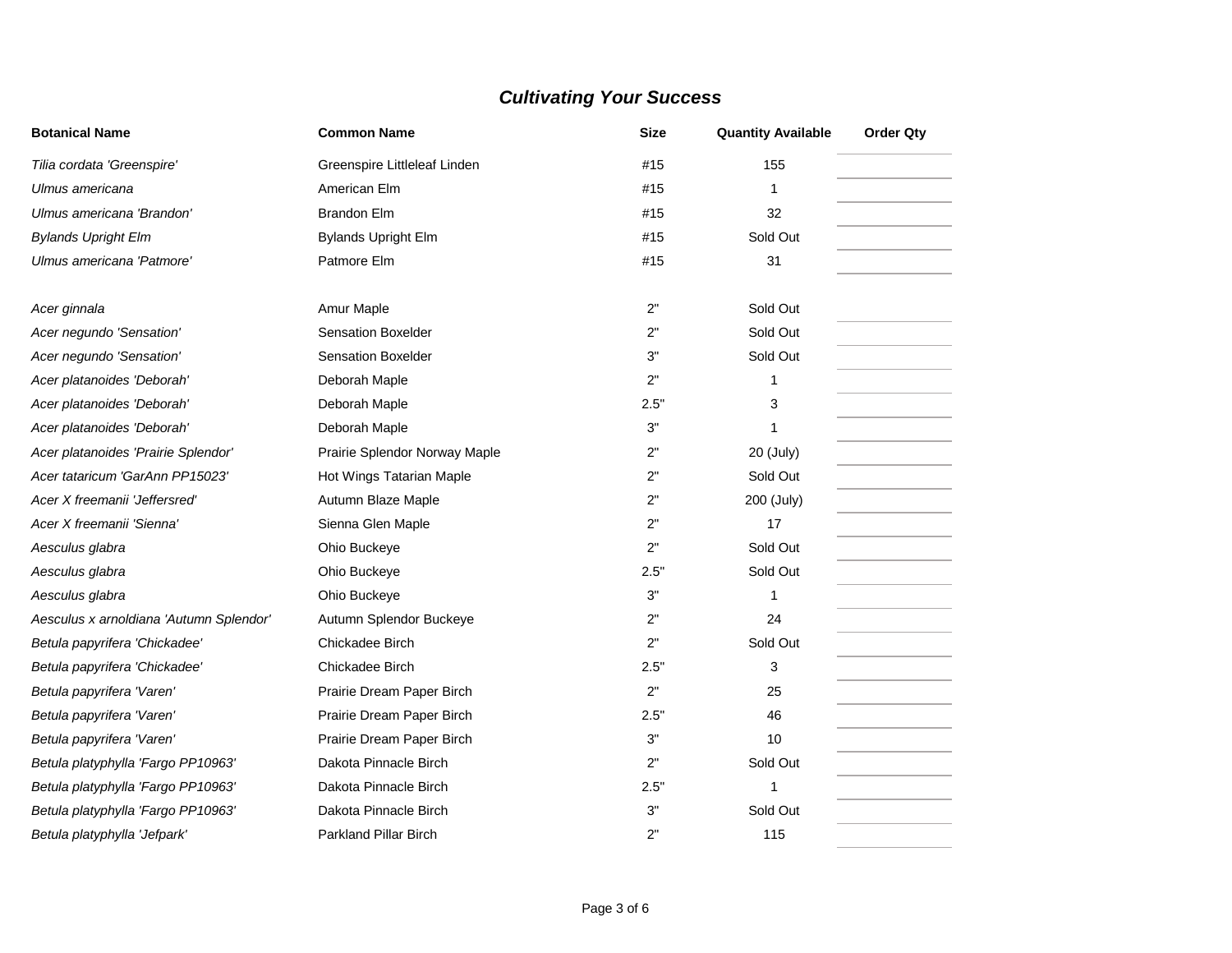| <b>Botanical Name</b>              | <b>Common Name</b>                     | <b>Size</b> | <b>Quantity Available</b> | <b>Order Qty</b> |  |
|------------------------------------|----------------------------------------|-------------|---------------------------|------------------|--|
| Betula platyphylla 'Jefpark'       | <b>Parkland Pillar Birch</b>           | 2.5"        | 92                        |                  |  |
| Betula platyphylla 'Jefpark'       | <b>Parkland Pillar Birch</b>           | 3"          | Sold Out                  |                  |  |
| Caragana aborescens 'Sutherland'   | Sutherland Caragana                    | 2"          | Sold Out                  |                  |  |
| Crataegus x mordenensis 'Snowbird' | Snowbird Hawthorn                      | 2"          | 250                       |                  |  |
| Crataegus x mordenensis 'Snowbird' | Snowbird Hawthorn                      | 2.5"        | 190                       |                  |  |
| Crataegus x mordenensis 'Snowbird' | Snowbird Hawthorn                      | 3"          | 90                        |                  |  |
| Crataegus x mordenensis 'Toba'     | Toba Hawthorn                          | 2"          | 6                         |                  |  |
| Crataegus x mordenensis 'Toba'     | Toba Hawthorn                          | 2.5"        | 45                        |                  |  |
| Crataegus x mordenensis 'Toba'     | Toba Hawthorn                          | 3"          | 65                        |                  |  |
| Fraxinus pennsylvanica 'Durwinky'  | Trojan Ash                             | 2.5"        | 1                         |                  |  |
| Fraxinus pennsylvanica 'Durwinky'  | Trojan Ash                             | 3"          | 1                         |                  |  |
| Fraxinus pennsylvanica 'Patmore'   | Patmore Green Ash                      | 2"          | 21                        |                  |  |
| Fraxinus pennsylvanica 'Patmore'   | Patmore Green Ash                      | 2.5"        | 29                        |                  |  |
| Fraxinus pennsylvanica 'Patmore'   | Patmore Green Ash                      | 3"          | 1                         |                  |  |
| Fraxinus pennsylvanica 'Rugby'     | Prairie Spire Ash                      | 2"          | 235                       |                  |  |
| Fraxinus pennsylvanica 'Rugby'     | Prairie Spire Ash                      | 2.5"        | 5                         |                  |  |
| Fraxinus pennsylvanica 'Rugby'     | Prairie Spire Ash                      | 3"          | 4                         |                  |  |
| Fraxinus pennsylvanica 'Summit'    | Summit Green Ash                       | 2"          | $\overline{2}$            |                  |  |
| Fraxinus pennsylvanica 'Summit'    | Summit Green Ash                       | 2.5"        | 15                        |                  |  |
| Gleditsia triacanthos 'Harve'      | Northern Acclaim Honeylocust           | 2"          | Sold Out                  |                  |  |
| Malus 'Royalty'                    | Royalty Flowering Crabapple - CVI      | 2"          | 32                        |                  |  |
| Malus x 'Jeflite'                  | Starlite Flowering Crabapple - CVI     | 2"          | Sold Out                  |                  |  |
| Malus x 'Spring Snow'              | Spring Snow Flowering Crabapple -CVI   | 2"          | July                      |                  |  |
| Malus x 'Thunderchild'             | Thunderchild Flowering Crabapple - CVI | 2"          | 50                        |                  |  |
| Populus assiniboine                | Assiniboine Poplar                     | 2.5"        | Sold Out                  |                  |  |
| Populus assiniboine                | Assiniboine Poplar                     | 3"          | 24                        |                  |  |
| Populus tremula 'Erecta'           | Swedish Columnar Aspen                 | 2"          | 490                       |                  |  |
| Populus tremula 'Erecta'           | Swedish Columnar Aspen                 | 2.5"        | 330                       |                  |  |
| Populus tremula 'Erecta'           | Swedish Columnar Aspen                 | 3"          | 189                       |                  |  |

٠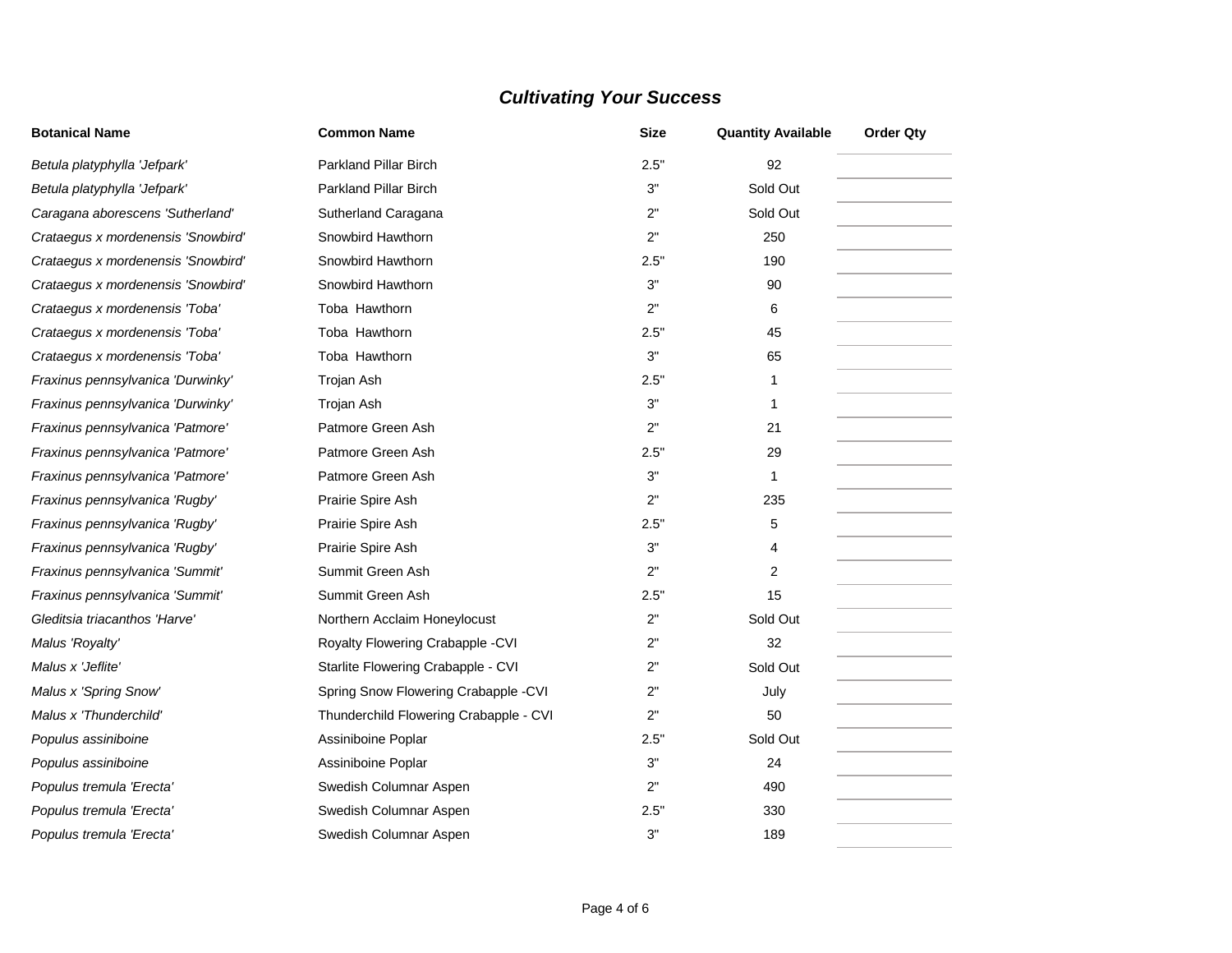| <b>Botanical Name</b>             | <b>Common Name</b>          | <b>Size</b> | <b>Quantity Available</b> | <b>Order Qty</b> |
|-----------------------------------|-----------------------------|-------------|---------------------------|------------------|
| Populus tremuloides               | Trembling Aspen (tree Form) | 2"          | 225                       |                  |
| Populus tremuloides               | Trembling Aspen (tree Form) | 2.5"        | 150                       |                  |
| Populus tremuloides               | Trembling Aspen (tree Form) | 3"          | Sold Out                  |                  |
| Populus tremuloides 'Clump form'  | Trembling Aspen Clump Form  | 2"          | 6                         |                  |
| Populus tremuloides 'Clump form'  | Trembling Aspen Clump Form  | 2.5"        | Sold Out                  |                  |
| Populus tremuloides 'Clump form'  | Trembling Aspen Clump Form  | 3"          | Sold Out                  |                  |
| Populus x 'Byland Green'          | <b>Byland Green Poplar</b>  | 2"          | Sold Out                  |                  |
| Populus x 'Byland Green'          | <b>Byland Green Poplar</b>  | 2.5"        | 9                         |                  |
| Populus x 'Byland Green'          | <b>Byland Green Poplar</b>  | 3"          | 54                        |                  |
| Populus x 'Tristis'               | <b>Tristis Poplar</b>       | 2.5"        | 4                         |                  |
| Populus x 'Tristis'               | <b>Tristis Poplar</b>       | 3"          | 61                        |                  |
| Prunus virginiana                 | Schubert Chokecherry - CVI  | 2"          | 68                        |                  |
| Prunus virginiana                 | Schubert Chokecherry - CVI  | 2.5"        | 25                        |                  |
| Prunus virginiana                 | Schubert Chokecherry - CVI  | 3"          | 5                         |                  |
| Quercus macrocarpa                | <b>Burr Oak</b>             | 2"          | Sold Out                  |                  |
| Quercus macrocarpa                | <b>Burr Oak</b>             | 2.5"        | 14                        |                  |
| Quercus macrocarpa 'Top Gun'      | Top Gun Burr Oak            | 2"          | Sold Out                  |                  |
| Quercus rubra                     | Northern Red Oak            | 2"          | Sold Out                  |                  |
| Sorbus aucuparia 'Black Hawk'     | Blackhawk Mountain Ash      | 3"          |                           |                  |
| Sorbus aucuparia 'Michred'        | Cardinal Royal Mountain Ash | 2"          | 111                       |                  |
| Sorbus aucuparia 'Michred'        | Cardinal Royal Mountain Ash | 2.5"        | 32                        |                  |
| Sorbus aucuparia 'Rossica'        | Russian Mountain Ash        | 2"          | 33                        |                  |
| Sorbus aucuparia 'Rossica'        | Russian Mountain Ash        | 2.5"        | 69                        |                  |
| Sorbus aucuparia 'Rossica'        | Russian Mountain Ash        | 3"          | 6                         |                  |
| Sorbus decora                     | Showy Mountain Ash          | 2"          | 150                       |                  |
| Sorbus decora                     | Showy Mountain Ash          | 2.5"        | 6                         |                  |
| Sorbus decora                     | Showy Mountain Ash          | 3"          | 1                         |                  |
| Syringa reticulata 'Ivory Pillar' | Ivory Pillar Japanese Lilac | 2"          | 35 (July)                 |                  |
| Syringa reticulata 'Ivory Silk'   | Ivory Silk Japanese Lilac   | 2"          | 200 (July)                |                  |